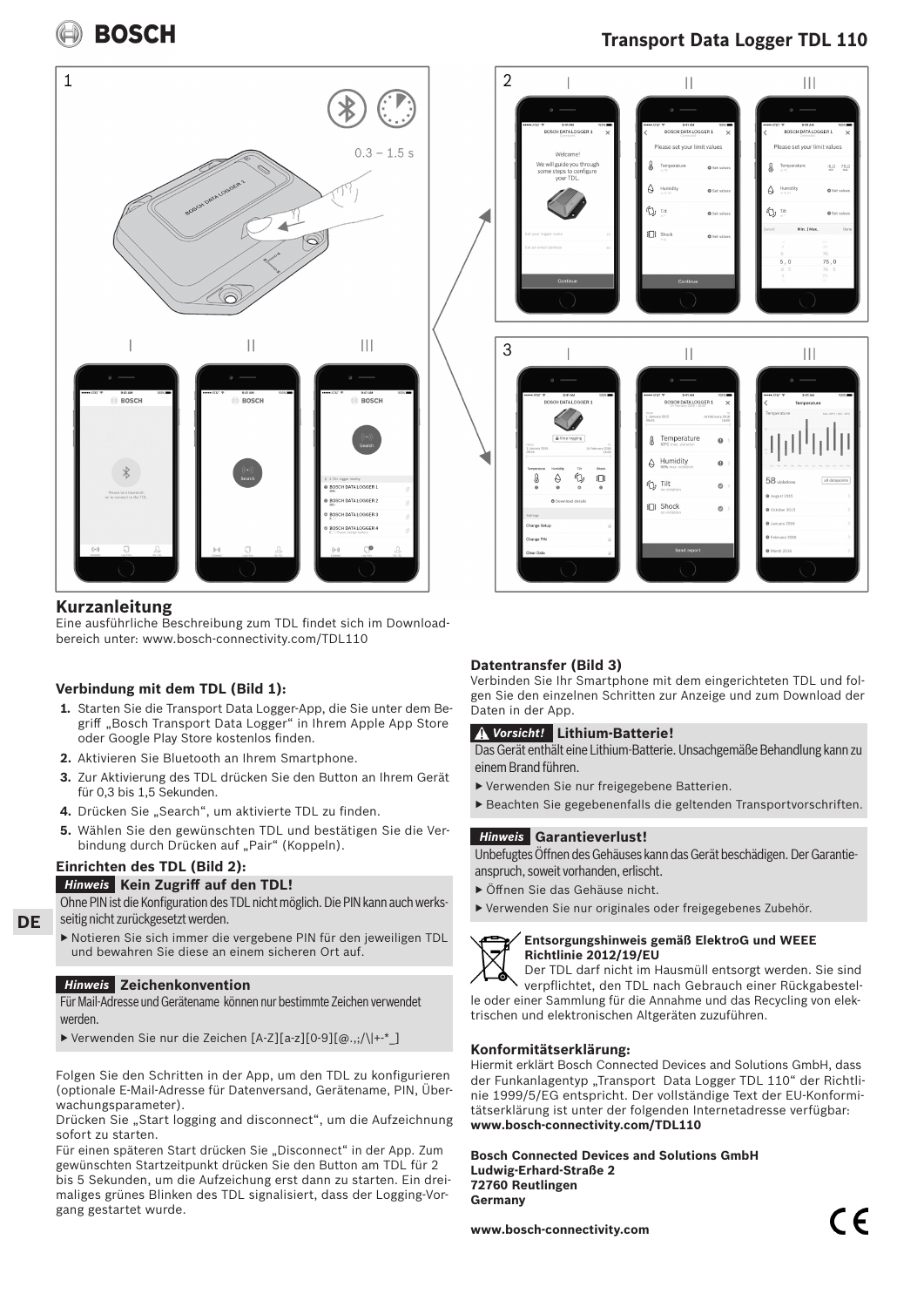# **BOSCH**

## **Quick Start Guide**

A full description is available at: www.bosch-connectivity.com/TDL110

## **Connection to TDL (Figure 1):**

- **1.** Start the Data Logging App. You will find the App "Bosch Transport Data Logger" in your Apple App Store or Google Play Store free of charge.
- **2.** Activate Bluetooth on your smartphone.
- **3.** To activate the TDL press the button on the device from 0.3 to 1.5 seconds.
- **4.** To find the activated TDL tap "Search".
- **5.** Choose the TDL and confirm the connection by tapping "Pair".

## **Configure the TDL (Figure 2):**

## **No TDL Access!** *Notice*

You cannot configure the TDL without a valid PIN. It is impossible to reset the PIN; even at the factory.

▶ Always make a note of the PIN and store it on a safe place.

## **Convention for Characters** *Notice*

For e-mail and device name only defined characters are usable.

▶ These characters are allowed:[A-Z][a-z][0-9][@.,;/\|+-\*\_]

To configure your app follow the steps shown in the app (e-mail (option) for data transfer, device name, PIN, logging parameter).

To start logging immediately tap "Start logging and disconnect". To start logging later, tap "Disconnect" in the app. When desired, press the button between 2 and 5 seconds on the TDL to start logging. The TDL blinks three times green to confirm that logging has started.

## **Data Transfer (Figure 3)**

Connect your smartphone with the configured TDL. Follow the steps in the app to display and download the desired data.

## **Lithium Battery!** *Caution*

The device contains a lithium battery. Handling the battery incorrectly could cause a fire.

- ▶ Use only original or approved batteries.
- ▶ Read and follow the valid transportation regulations, if necessary.

## **Forfeiting the Warranty!** *Notice*

Opening the casing without authorization could present risks to the user and will void any warranty.

- ▶ Do not open the housing.
- ▶ Use only original or approved accessories.



## **Disposal according to the WEEE Directive 2012/19/EU**

The unit, accessories and packaging should be sorted for environmental-friendly recycling. Do not dispose of the device into household waste! According to the European Guideline 2012/19/EU, electric and electronic devices that are

no longer usable must be collected separately and disposed of in an environmentally correct manner.

## **Declaration of conformity:**

Hereby, Bosch Connected Devices and Solutions GmbH declares that the radio equipment type "Transport Data Logger TDL 110" is in compliance with Directive 1999/5/EG. The full text of the EU declaration of conformity is available at the following internet address: **www.bosch-connectivity.com/TDL110**

## **Transport Data Logger TDL 110 Federal Communications Commission (FCC) Notice**

This device complies with Part 15 of the FCC Rules. Operation is subject to the following two conditions:

(1) This device may not cause harmful interference, and (2) this device must accept any interference received, including interference that may cause undesired operation.

The manufacturer is not responsible for any changes or modifications not expressly approved by the party responsible for compliance. Such modifications may void the FCC authorization to operate this equipment.

NOTE: This equipment has been tested and found to comply with the limits for a Class B digital device, pursuant to Part 15 of the FCC Rules. These limits are designed to provide reasonable protection against harmful interference in a residential installation. This equipment generates, uses and can radiate radio frequency energy and, if not installed and used in accordance with the instructions, may cause harmful interference to radio communications. However, there is no guarantee that interference will not occur in a particular installation. If this equipment does cause harmful interference to radio or television reception, which can be determined by turning the equipment off and on, the user is encouraged to try to correct the interference by one or more of the following measures:

- ▶ Reorient or relocate the receiving antenna.
- ▶ Increase the separation between the equipment and receiver.
- ▶ Connect the equipment into an outlet on a circuit different from that to which the receiver is connected.
- ▶ Consult the dealer or an experienced radio/TV technician for help.

## **Industry Canada (IC) Notice**

This device complies with Industry Canada license-exempt RSS standard(s). Operation is subject to the following two conditions: (1) this device may not cause harmful interference, and (2) this device must accept any interference, including interference that may cause undesired operation.

This Class B digital apparatus complies with Canadian ICES-003.

**Bosch Connected Devices and Solutions GmbH Ludwig-Erhard-Straße 2 72760 Reutlingen Germany**

**www.bosch-connectivity.com**

**EN**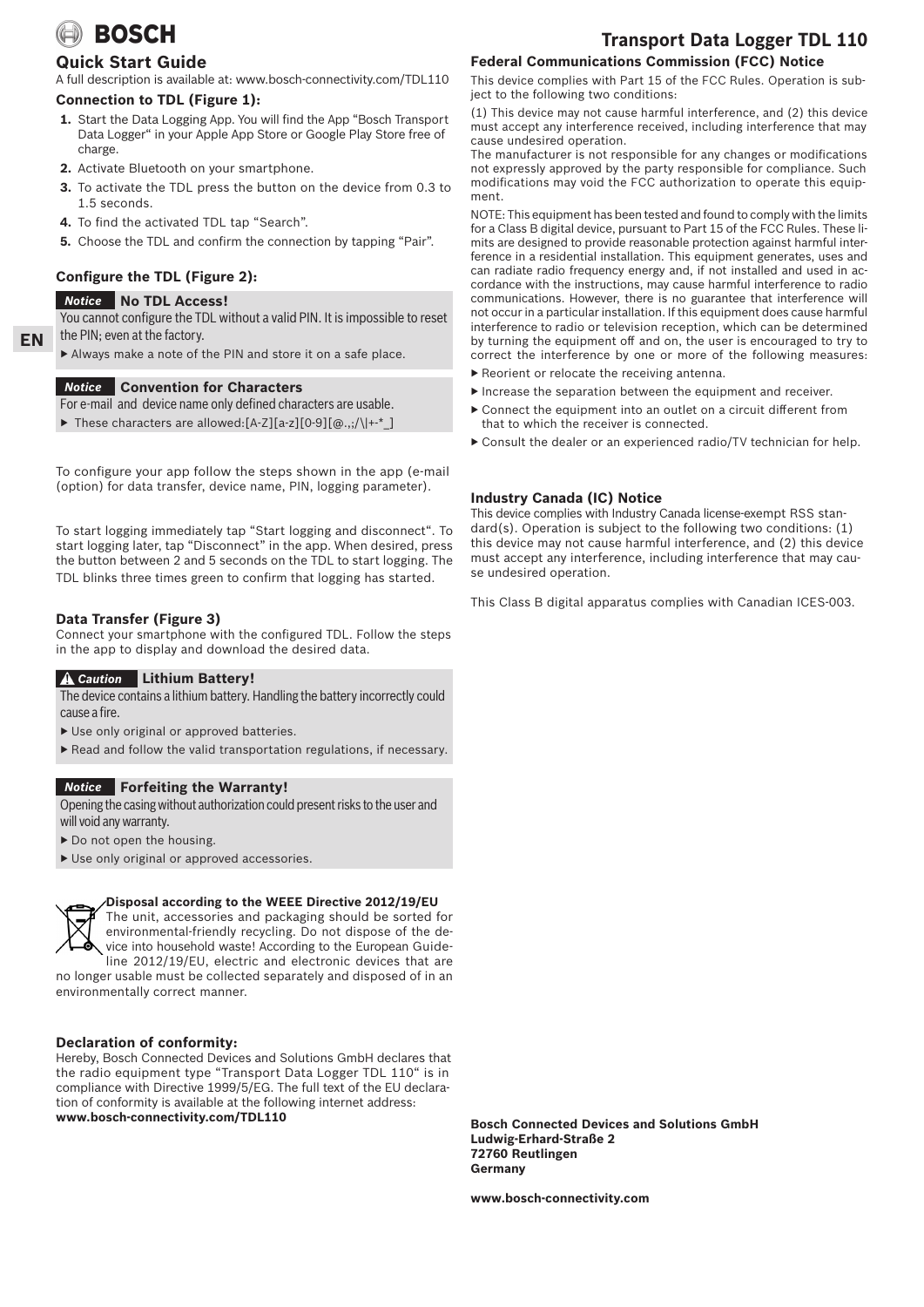

## **Breve introduzione**

Una descrizione esauriente del TDL è disponibile nell'area download della pagina www.bosch-connectivity.com/TDL110:

## **Collegamento al TDL (Figura 1):**

- **1.** Avviare l'app Transport Data Logger, disponibile gratuitamente alla voce "Bosch Transport Data Logger" nell'Apple App Store o nel Google Play Store.
- **2.** Attivare Bluetooth sul proprio smartphone.
- **3.** Per attivare il TDL, premere il pulsante sul dispositivo per un tempo da 0,3 a 1,5 secondi.
- **4.** Premere "Search" (Trova) per trovare il TDL attivato.
- **5.** Selezionare il TDL desiderato e confermare il collegamento premendo "Pair" (accoppiamento).

## **Configurazione del TDL (figura 2):**

#### **IT Nessun accesso al TDL!** *Nota*

- Senza PIN è impossibile configurare il TDL. Neppure il costruttore può resettare il PIN.
- ▶ Annotare sempre il PIN assegnato per il rispettivo TDL e conservarlo in un luogo sicuro.

#### **Caratteri utilizzabili** *Nota*

Per l'indirizzo e-mail e il nome dell'apparecchio si possono utilizzare soltanto determinati caratteri.

▶ Utilizzare solo i caratteri [A-Z][a-z][0-9][@.,;/\|+-\*\_]

Seguire i passaggi dell'app per configurare il TDL (indirizzo e-mail opzionale per l'invio di dati, nome apparecchio, PIN, parametri di monitoraggio).

Premere "Start logging and disconnect" (Avvia login e disconnetti) per iniziare immediatamente la registrazione.

Per avviare la registrazione in seguito, toccare "Disconnect" (Disconnetti) nella app. Quando desiderato, premere il tasto tra i 2 e i 5 secondi sul TDL per avviare la registrazione. Se il TDL lampeggia tre volte di luce verde, significa che è stato avviato il processo di login.

## **Trasferimento di dati (figura 3)**

Collegare lo Smartphone al TDL configurato e seguire i singoli passaggi per visualizzare e scaricare i dati nella app.

## **Batteria al litio!** *Attenzione!*

L'apparecchio contiene una batteria al litio. Una manipolazione errata può causare incendio.

- ▶ Utilizzare soltanto batterie omologate.
- ▶ Attenersi alle eventuali prescrizioni in vigore per il trasporto.

#### **Perdita di garanzia!** *Nota*

L'apertura non autorizzata dell'alloggiamento può danneggiare l'apparecchio. Gli eventuali diritti di garanzia decadono.

- ▶ Non aprire l'alloggiamento.
- ▶ Utilizzare soltanto accessori originali od omologati.



## **Indicazione sullo smaltimento secondo la Direttiva RAEE 2012/19/UE**

Non smaltire il TDL insieme ai rifiuti domestici. Il TDL usato deve essere conferito a un punto di reso o a un centro di raccolta per il riciclaggio di apparecchi elettrici ed elettronici usati.

## **Dichiarazione di conformità**

Con la presente Bosch Connected Devices and Solutions GmbH dichiara che il modello di impianto radio "Transport Data Logger TDL 110" è conforme alla Direttiva 1999/5/CE. Il testo integrale della Dichiarazione di conformità CE è disponibile all'indirizzo Internet seguente:

**www.bosch-connectivity.com/TDL110**

**Bosch Connected Devices and Solutions GmbH Ludwig-Erhard-Straße 2 72760 Reutlingen Germany**

**www.bosch-connectivity.com**

## **Transport Data Logger TDL 110**

**ES**

## **Guía de inicio rápido**

Una descripción detallada del TDL se encuentra disponible en el área de descarga de www.bosch-connectivity.com/TDL110

## **Conexión con el TDL (figura 1):**

- **1.** Inicie la aplicación gratuita del Transport Data Logger, que encontrará en su Apple App Store o Google Play Store con el nombre "Bosch Transport Data Logger".
- **2.** Active el Bluetooth de su smartphone.
- **3.** Para activar el TDL, mantenga pulsado el botón en su dispositivo de 0,3 a 1,5 segundos.
- **4.** Pulse "Search" ("Buscar") para buscar los TDL activados.
- **5.** Seleccione el TDL deseado y pulse "Pair" (Emparejar) para confirmar la conexión.

## **Configuración del TDL (figura 2):**

#### **Sin acceso al TDL** *Nota*

El TDL no se puede configurar sin el PIN. El PIN tampoco puede restablecerse por parte de la fábrica.

▶ Anote siempre el PIN asignado a cada TDL y consérvelo en un lugar seguro.

#### **Convención de caracteres** *Nota*

Para las direcciones de correo electrónico y los nombres de dispositivos solo pueden usarse determinados caracteres.

▶ Utilice únicamente los caracteres [A-Z][a-z][0-9][@.,;/\|+-\*\_]

Siga los pasos de la aplicación para configurar el TDL (dirección de correo electrónico opcional para el envío de datos, nombre del dispositivo, PIN, parámetros de supervisión).

Pulse "Start logging and disconnect" ("Iniciar registro y desconectar") para iniciar el registro inmediatamente.

Para posponer la autentificación presione "Disconnect" ("Desconectar") en la app. Cuando desee registrarse, presione el botón de la TDL entre 2 y 5 segundos. Un parpadeo verde triple del TDL indica que se ha iniciado el proceso de registro.

## **Transferencia de datos (figura 3)**

Conecte su smartphone con el TDL configurado y siga los pasos para visualizar y descargar los datos en la aplicación.

## **Batería de litio** *¡Atención!*

El dispositivo contiene una batería de litio. Un manejo inadecuado puede causar un incendio.

- ▶ Utilice únicamente baterías autorizadas.
- ▶ Tenga en cuenta también las normativas de transporte vigentes.

#### **Pérdida de la garantía** *Nota*

La apertura no autorizada de la carcasa puede dañar el dispositivo. En ese caso, se anula la garantía existente.

- ▶ No abra la carcasa.
- ▶ Utilice solo accesorios originales y autorizados.



 **Eliminación conforme a las directivas WEEE 2012/19/UE**  El TDL no debe desecharse con la basura doméstica. Después de su uso, el TDL debe llevarse a un punto de retorno o recogida para la recepción y el reciclaje de aparatos eléctricos y electrónicos antiguos.

## **Declaración de conformidad**

Bosch Connected Devices and Solutions GmbH declara por la presente que el tipo de instalación radioeléctrica "Transport Data Logger TDL 110" cumple la normativa 1999/5/CE. El texto completo de la declaración de conformidad de la UE está disponible en la siguiente dirección web:

**www.bosch-connectivity.com/TDL110**

**Bosch Connected Devices and Solutions GmbH Ludwig-Erhard-Straße 2 72760 Reutlingen Germany**

**www.bosch-connectivity.com**